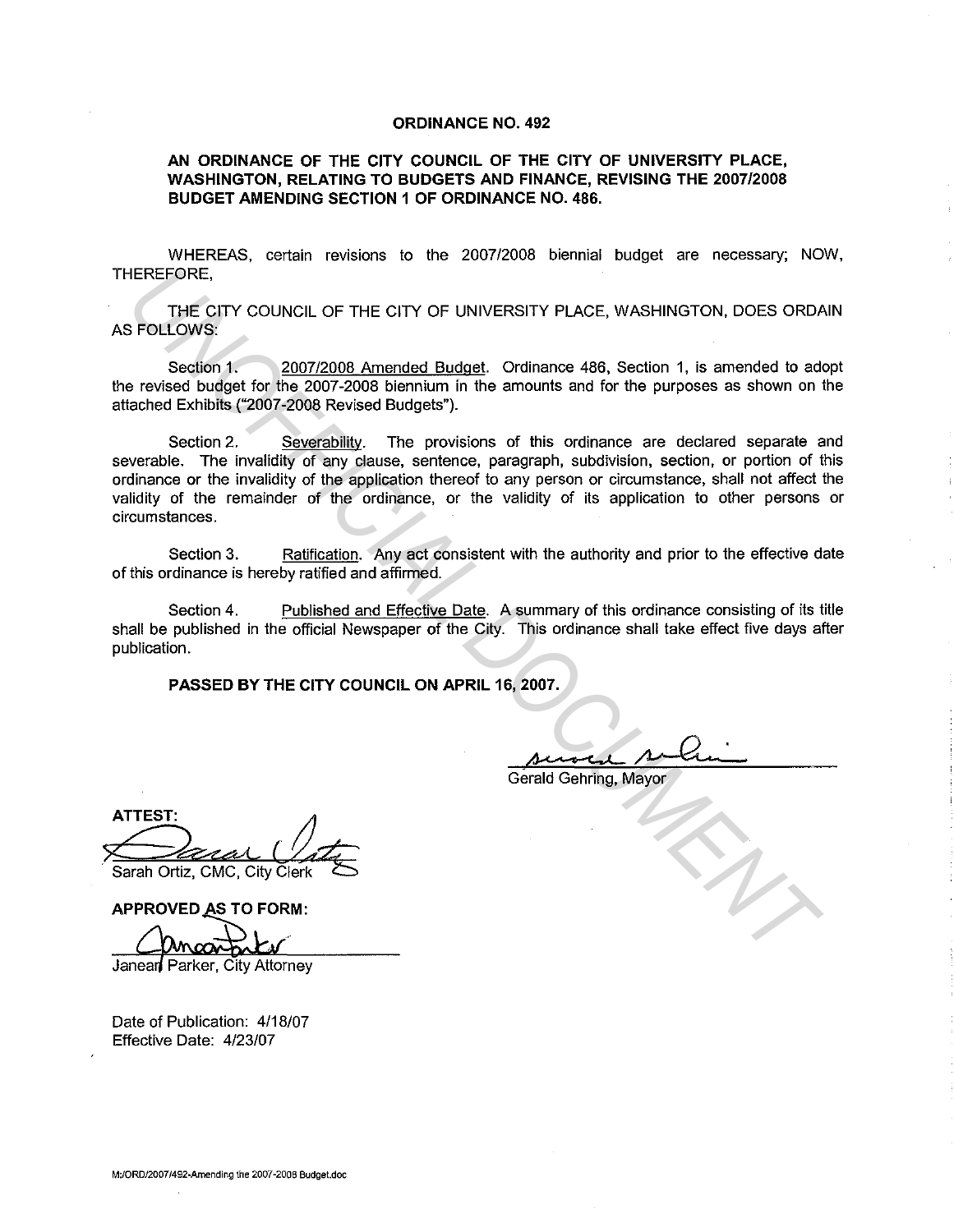## EXHIBIT A-1 CITY OF UNIVERSITY PLACE 2007 Adopted Budget

| <b>CITY OF UNIVERSITY PLACE</b><br>2007 Adopted Budget |                                                                                                                                              |  |               |                    |                        |                 |                  |             |                  |   |                |
|--------------------------------------------------------|----------------------------------------------------------------------------------------------------------------------------------------------|--|---------------|--------------------|------------------------|-----------------|------------------|-------------|------------------|---|----------------|
| <b>EXPENDITURES</b><br><b>REVENUES</b>                 |                                                                                                                                              |  |               |                    |                        |                 |                  |             |                  |   |                |
|                                                        |                                                                                                                                              |  |               | <b>&amp; OTHER</b> |                        |                 |                  | & OTHER     |                  |   | <b>ENDING</b>  |
|                                                        |                                                                                                                                              |  |               | <b>SOFRCES</b>     |                        |                 |                  | <b>USES</b> |                  |   | <b>BALANCE</b> |
|                                                        | <b>FUND</b>                                                                                                                                  |  | Adopted       | Adjustment         | Revised                |                 | Adopted          | Adjustment  | Revised          |   | Balance        |
| Operating                                              |                                                                                                                                              |  |               |                    |                        |                 |                  |             |                  |   |                |
| General                                                |                                                                                                                                              |  |               |                    |                        |                 |                  |             |                  |   |                |
| 001                                                    | General                                                                                                                                      |  | 14,612,594 \$ | 1,017,749 \$       | 15,630,343             | s.              | 12,910,968 \$    | 151.221     | -S<br>13,062,189 | S | 2,568,154      |
|                                                        | <b>Special Revenue</b>                                                                                                                       |  |               |                    |                        |                 |                  |             |                  |   |                |
| 101                                                    | Street                                                                                                                                       |  | 1,563,345     | 61,470             | 1,624,815              |                 | 1,486,739        |             | 1,486,739        |   | 138,076        |
| 102                                                    | <b>Arterial Street</b>                                                                                                                       |  | 233,578       | 18 3 3 5           | 251,913                |                 | 220,000          |             | 220,000          |   | 31,913         |
| 103                                                    | Real Estate Excise Tax                                                                                                                       |  | 1,222,141     | 313,332            | 1,535,473              |                 | 969,840          | 30,000      | 999,840          |   | 535,633        |
| 120                                                    | Path & Trails                                                                                                                                |  | 44,035        | 3,390              | 47,425                 |                 |                  |             |                  |   | 47,425         |
| 140                                                    | Surface Water Mgmt                                                                                                                           |  | 2,767,845     | (84, 656)          | 2,683,189              |                 | 2,321,188        |             | 2,321,188        |   | 362,001        |
| 188                                                    | Strategic Reserve                                                                                                                            |  | 772,976       | 3,174              | 776,150                |                 |                  |             |                  |   | 776,150        |
|                                                        | <b>Sub-total Special Revenue</b>                                                                                                             |  | 6,603,920     | 315,045            | 6,918,965              |                 | 4,997,767        | 30,000      | 5,027,767        |   | 1,891,198      |
| Debt Service                                           |                                                                                                                                              |  |               |                    |                        |                 |                  |             |                  |   |                |
| 201                                                    | Debt Service                                                                                                                                 |  | 10,152,540    | 275,319            | 10,427,859             |                 | 10,152,540       |             | 10,152,540       |   | 275,319        |
|                                                        | <b>Sub-total Debt Service Funds</b>                                                                                                          |  | 10,152,540    | 275,319            | 10,427,859             |                 | 10,152,540       |             | 10,152,540       |   | 275,319        |
| <b>IN ANTIBORITÀ DEL</b>                               | <b>Total Operating</b>                                                                                                                       |  | 31,369,054    | 1,608,113          | 32.977.167             | <b>AN MODER</b> | 28.061.275       | 181.221     | 28,242,496       |   | 4.784.671      |
| Capital Improvement                                    |                                                                                                                                              |  |               |                    |                        |                 |                  |             |                  |   |                |
| 301                                                    | Parks CIP                                                                                                                                    |  | 319,200       | 123,358            | 442,558                |                 | 269,253          | 123,358     | 392,611          |   | 49,947         |
| 302                                                    | Public Works CIP                                                                                                                             |  | 44,015,995    | 3,471,951          | 47,487,946             |                 | 42,873,742       | 3,471,951   | 46,345,693       |   | 1,142,253      |
| 303                                                    | Municipal Facilities CIP                                                                                                                     |  |               | 41,634             | 41,634                 |                 |                  | 41,634      | 41,634           |   |                |
|                                                        | Sub-total CIP                                                                                                                                |  | 44.335,195    | 3,636,943          | 47,972,138             |                 | 43,142,995       | 3,636,943   | 46,779,938       |   | 1,192,200      |
| Internal Service                                       |                                                                                                                                              |  |               |                    |                        |                 |                  |             |                  |   |                |
| 501                                                    | Fleet & Equipment                                                                                                                            |  | 1,029,501     | 169,642            | 1,199,143              |                 | 288,813          |             | 288,813          |   | 910,330        |
| 502                                                    | Information Technology & Services                                                                                                            |  | 1,022,363     | 128,601            | 1,150,964              |                 | 659,213          | 110,500     | 769,713          |   | 381,251        |
| 506                                                    | Risk Management                                                                                                                              |  | 318,082       | (74, 589)          | 243,493                |                 | 192,650          |             | 192,650          |   | 50,843         |
|                                                        | Sub-total Internal Service                                                                                                                   |  | 2,369,946     | 223,654            | 2,593,600              |                 | 1,140,676        | 110,500     | 1,251,176        |   | 1,342,424      |
|                                                        | Non-Annually Budgeted                                                                                                                        |  |               |                    |                        |                 |                  |             |                  |   |                |
| 150                                                    | Donations and Gifts to University Place                                                                                                      |  | 53,224        | 53,470             | 106,694                |                 |                  | 106,694     | 106,694          |   |                |
|                                                        | <b>Sub-total Non-Annually Budgeted</b>                                                                                                       |  | 53,224        | 53,470             | 106,694                |                 |                  | 106,694     | 106,694          |   |                |
|                                                        | <b>Total Budget</b><br><u>e de la componentación de la componentación de la componentación de la componentación de la componentación de </u> |  | 78,127,419 \$ |                    | 5,522,180 \$83,649,599 |                 | $3 - 72,344,946$ | 4,035,358   | 76,380,304       | W | 7,269,295      |

 $\bar{\Delta}$ 

 $\sim$ 

and a state

 $\sim$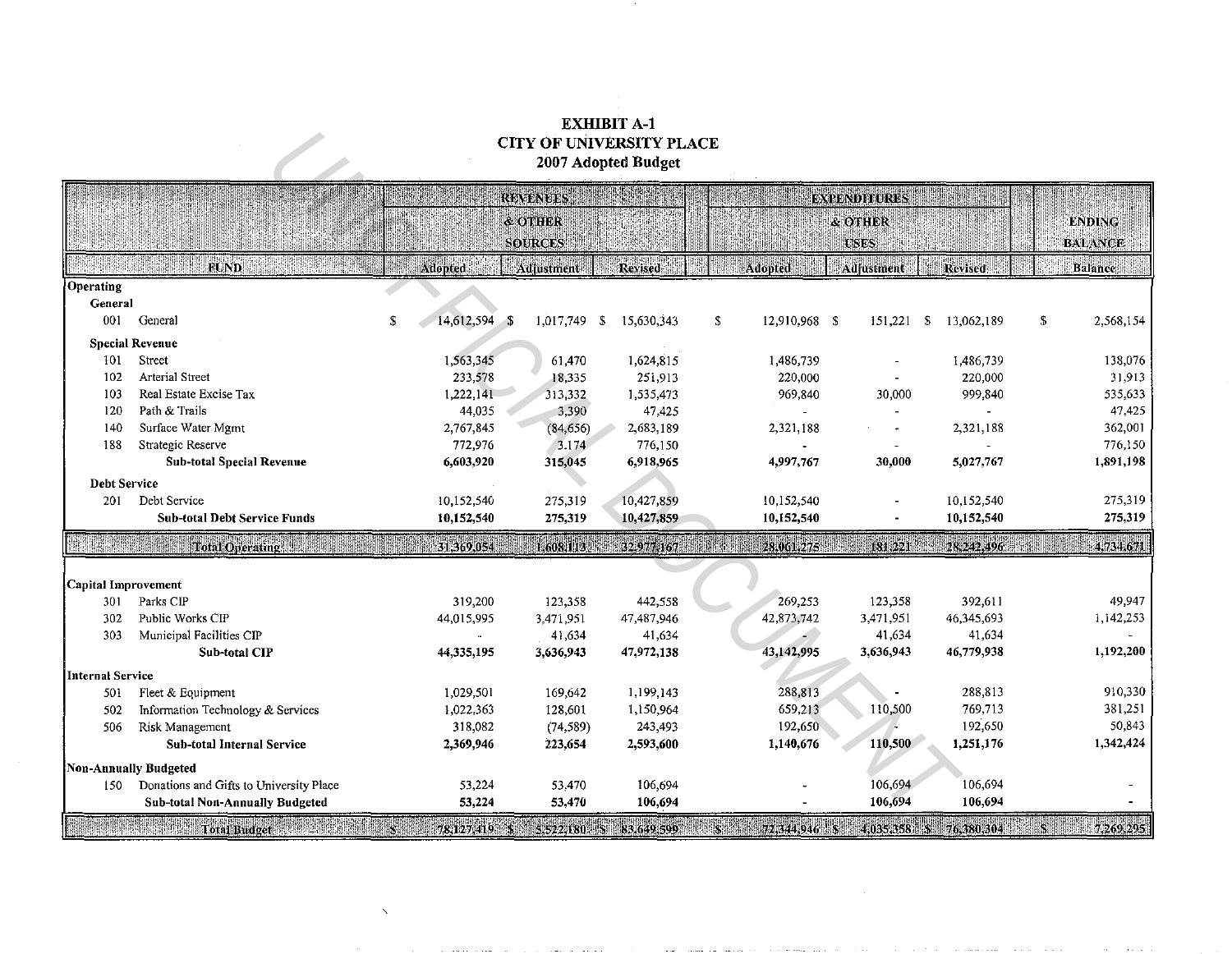| <b>Account Number</b><br><b>Description</b><br>Amount<br><b>Description</b><br><b>Account Number</b><br>Amount<br>Street Fund (101)<br>61,470<br><b>Beginning Fund Balance</b><br>101-000-308-10-000<br><b>Total Street Fund Adjustment</b><br><b>Total Street Fund Adjustment</b><br>61,470<br>\$<br><b>Arterial Street Fund (102)</b><br>18,335<br><b>Beginning Fund Balance</b><br>102-000-308-10-000<br>\$<br>\$<br><b>Total Arterial Street Fund Adjustment</b><br>18,335<br>Real Estate Excise Tax Fund (103)<br>103-000-508-10-000<br>30,000<br><b>Beginning Fund Balance</b><br>313 332<br>REET Contingency/CF 2006 Balance<br>103-000-308-10-000<br>30,000<br>313,332<br>Total Real Estate Excise Tax Fund Adjustment<br>\$<br><b>Total Real Estate Excise Tax Fund Adjustment</b><br>S<br>Path & Trails Reserve Fund (120)<br>3.390<br><b>Beginning Fund Balance</b><br>120-000-308-10-000<br>3,390<br><b>Total Path &amp; Trails Reserve Fund Adjustment</b><br>\$.<br><b>Total Path &amp; Trails Reserve Fund Adjustment</b><br>Surface Water Management Fund (140)<br>140-000-308-10-000<br>(84, 656)<br><b>Beginning Fund Balance</b><br><b>Total SWM Fund Adjustment</b><br>s<br>(84, 656)<br><b>Total SWM Fund Adjustment</b><br><b>Strategic Reserve Fund (188)</b><br><b>Beginning Fund Balance</b><br>3,174<br>188-000-308-10-000<br>3,174<br><b>Total Strategic Reserve Fund Adjustment</b><br>\$<br><b>Total Strategic Reserve Fund Adjustment</b><br>S<br>Debt Service Fund (201) |
|---------------------------------------------------------------------------------------------------------------------------------------------------------------------------------------------------------------------------------------------------------------------------------------------------------------------------------------------------------------------------------------------------------------------------------------------------------------------------------------------------------------------------------------------------------------------------------------------------------------------------------------------------------------------------------------------------------------------------------------------------------------------------------------------------------------------------------------------------------------------------------------------------------------------------------------------------------------------------------------------------------------------------------------------------------------------------------------------------------------------------------------------------------------------------------------------------------------------------------------------------------------------------------------------------------------------------------------------------------------------------------------------------------------------------------------------------------------------------------------------------------|
|                                                                                                                                                                                                                                                                                                                                                                                                                                                                                                                                                                                                                                                                                                                                                                                                                                                                                                                                                                                                                                                                                                                                                                                                                                                                                                                                                                                                                                                                                                         |
|                                                                                                                                                                                                                                                                                                                                                                                                                                                                                                                                                                                                                                                                                                                                                                                                                                                                                                                                                                                                                                                                                                                                                                                                                                                                                                                                                                                                                                                                                                         |
|                                                                                                                                                                                                                                                                                                                                                                                                                                                                                                                                                                                                                                                                                                                                                                                                                                                                                                                                                                                                                                                                                                                                                                                                                                                                                                                                                                                                                                                                                                         |
|                                                                                                                                                                                                                                                                                                                                                                                                                                                                                                                                                                                                                                                                                                                                                                                                                                                                                                                                                                                                                                                                                                                                                                                                                                                                                                                                                                                                                                                                                                         |
|                                                                                                                                                                                                                                                                                                                                                                                                                                                                                                                                                                                                                                                                                                                                                                                                                                                                                                                                                                                                                                                                                                                                                                                                                                                                                                                                                                                                                                                                                                         |
|                                                                                                                                                                                                                                                                                                                                                                                                                                                                                                                                                                                                                                                                                                                                                                                                                                                                                                                                                                                                                                                                                                                                                                                                                                                                                                                                                                                                                                                                                                         |
|                                                                                                                                                                                                                                                                                                                                                                                                                                                                                                                                                                                                                                                                                                                                                                                                                                                                                                                                                                                                                                                                                                                                                                                                                                                                                                                                                                                                                                                                                                         |
|                                                                                                                                                                                                                                                                                                                                                                                                                                                                                                                                                                                                                                                                                                                                                                                                                                                                                                                                                                                                                                                                                                                                                                                                                                                                                                                                                                                                                                                                                                         |
|                                                                                                                                                                                                                                                                                                                                                                                                                                                                                                                                                                                                                                                                                                                                                                                                                                                                                                                                                                                                                                                                                                                                                                                                                                                                                                                                                                                                                                                                                                         |
|                                                                                                                                                                                                                                                                                                                                                                                                                                                                                                                                                                                                                                                                                                                                                                                                                                                                                                                                                                                                                                                                                                                                                                                                                                                                                                                                                                                                                                                                                                         |
|                                                                                                                                                                                                                                                                                                                                                                                                                                                                                                                                                                                                                                                                                                                                                                                                                                                                                                                                                                                                                                                                                                                                                                                                                                                                                                                                                                                                                                                                                                         |
|                                                                                                                                                                                                                                                                                                                                                                                                                                                                                                                                                                                                                                                                                                                                                                                                                                                                                                                                                                                                                                                                                                                                                                                                                                                                                                                                                                                                                                                                                                         |
|                                                                                                                                                                                                                                                                                                                                                                                                                                                                                                                                                                                                                                                                                                                                                                                                                                                                                                                                                                                                                                                                                                                                                                                                                                                                                                                                                                                                                                                                                                         |
|                                                                                                                                                                                                                                                                                                                                                                                                                                                                                                                                                                                                                                                                                                                                                                                                                                                                                                                                                                                                                                                                                                                                                                                                                                                                                                                                                                                                                                                                                                         |
|                                                                                                                                                                                                                                                                                                                                                                                                                                                                                                                                                                                                                                                                                                                                                                                                                                                                                                                                                                                                                                                                                                                                                                                                                                                                                                                                                                                                                                                                                                         |
|                                                                                                                                                                                                                                                                                                                                                                                                                                                                                                                                                                                                                                                                                                                                                                                                                                                                                                                                                                                                                                                                                                                                                                                                                                                                                                                                                                                                                                                                                                         |
|                                                                                                                                                                                                                                                                                                                                                                                                                                                                                                                                                                                                                                                                                                                                                                                                                                                                                                                                                                                                                                                                                                                                                                                                                                                                                                                                                                                                                                                                                                         |
|                                                                                                                                                                                                                                                                                                                                                                                                                                                                                                                                                                                                                                                                                                                                                                                                                                                                                                                                                                                                                                                                                                                                                                                                                                                                                                                                                                                                                                                                                                         |
|                                                                                                                                                                                                                                                                                                                                                                                                                                                                                                                                                                                                                                                                                                                                                                                                                                                                                                                                                                                                                                                                                                                                                                                                                                                                                                                                                                                                                                                                                                         |
|                                                                                                                                                                                                                                                                                                                                                                                                                                                                                                                                                                                                                                                                                                                                                                                                                                                                                                                                                                                                                                                                                                                                                                                                                                                                                                                                                                                                                                                                                                         |
|                                                                                                                                                                                                                                                                                                                                                                                                                                                                                                                                                                                                                                                                                                                                                                                                                                                                                                                                                                                                                                                                                                                                                                                                                                                                                                                                                                                                                                                                                                         |
|                                                                                                                                                                                                                                                                                                                                                                                                                                                                                                                                                                                                                                                                                                                                                                                                                                                                                                                                                                                                                                                                                                                                                                                                                                                                                                                                                                                                                                                                                                         |
|                                                                                                                                                                                                                                                                                                                                                                                                                                                                                                                                                                                                                                                                                                                                                                                                                                                                                                                                                                                                                                                                                                                                                                                                                                                                                                                                                                                                                                                                                                         |
|                                                                                                                                                                                                                                                                                                                                                                                                                                                                                                                                                                                                                                                                                                                                                                                                                                                                                                                                                                                                                                                                                                                                                                                                                                                                                                                                                                                                                                                                                                         |
|                                                                                                                                                                                                                                                                                                                                                                                                                                                                                                                                                                                                                                                                                                                                                                                                                                                                                                                                                                                                                                                                                                                                                                                                                                                                                                                                                                                                                                                                                                         |
|                                                                                                                                                                                                                                                                                                                                                                                                                                                                                                                                                                                                                                                                                                                                                                                                                                                                                                                                                                                                                                                                                                                                                                                                                                                                                                                                                                                                                                                                                                         |
|                                                                                                                                                                                                                                                                                                                                                                                                                                                                                                                                                                                                                                                                                                                                                                                                                                                                                                                                                                                                                                                                                                                                                                                                                                                                                                                                                                                                                                                                                                         |
|                                                                                                                                                                                                                                                                                                                                                                                                                                                                                                                                                                                                                                                                                                                                                                                                                                                                                                                                                                                                                                                                                                                                                                                                                                                                                                                                                                                                                                                                                                         |
| <b>Beginning Fund Balance</b><br>275,319<br>201-000-308-10-000                                                                                                                                                                                                                                                                                                                                                                                                                                                                                                                                                                                                                                                                                                                                                                                                                                                                                                                                                                                                                                                                                                                                                                                                                                                                                                                                                                                                                                          |
| 275,319                                                                                                                                                                                                                                                                                                                                                                                                                                                                                                                                                                                                                                                                                                                                                                                                                                                                                                                                                                                                                                                                                                                                                                                                                                                                                                                                                                                                                                                                                                 |
| <b>Total Debt Service Fund Adjustment</b><br><b>Total Debt Service Fund Adjustment</b>                                                                                                                                                                                                                                                                                                                                                                                                                                                                                                                                                                                                                                                                                                                                                                                                                                                                                                                                                                                                                                                                                                                                                                                                                                                                                                                                                                                                                  |
| <b>TOTAL OPERATING FUNDS</b><br>1,608,113<br><b>TOTAL OPERATING FUNDS</b><br>181,221                                                                                                                                                                                                                                                                                                                                                                                                                                                                                                                                                                                                                                                                                                                                                                                                                                                                                                                                                                                                                                                                                                                                                                                                                                                                                                                                                                                                                    |
|                                                                                                                                                                                                                                                                                                                                                                                                                                                                                                                                                                                                                                                                                                                                                                                                                                                                                                                                                                                                                                                                                                                                                                                                                                                                                                                                                                                                                                                                                                         |
|                                                                                                                                                                                                                                                                                                                                                                                                                                                                                                                                                                                                                                                                                                                                                                                                                                                                                                                                                                                                                                                                                                                                                                                                                                                                                                                                                                                                                                                                                                         |
|                                                                                                                                                                                                                                                                                                                                                                                                                                                                                                                                                                                                                                                                                                                                                                                                                                                                                                                                                                                                                                                                                                                                                                                                                                                                                                                                                                                                                                                                                                         |
|                                                                                                                                                                                                                                                                                                                                                                                                                                                                                                                                                                                                                                                                                                                                                                                                                                                                                                                                                                                                                                                                                                                                                                                                                                                                                                                                                                                                                                                                                                         |

المتعاون والمتناوب المتنادين والمتناوب والمتعاونة والمستورة والمتناوب

المتعارض والمتناوب والمستناد والمتناول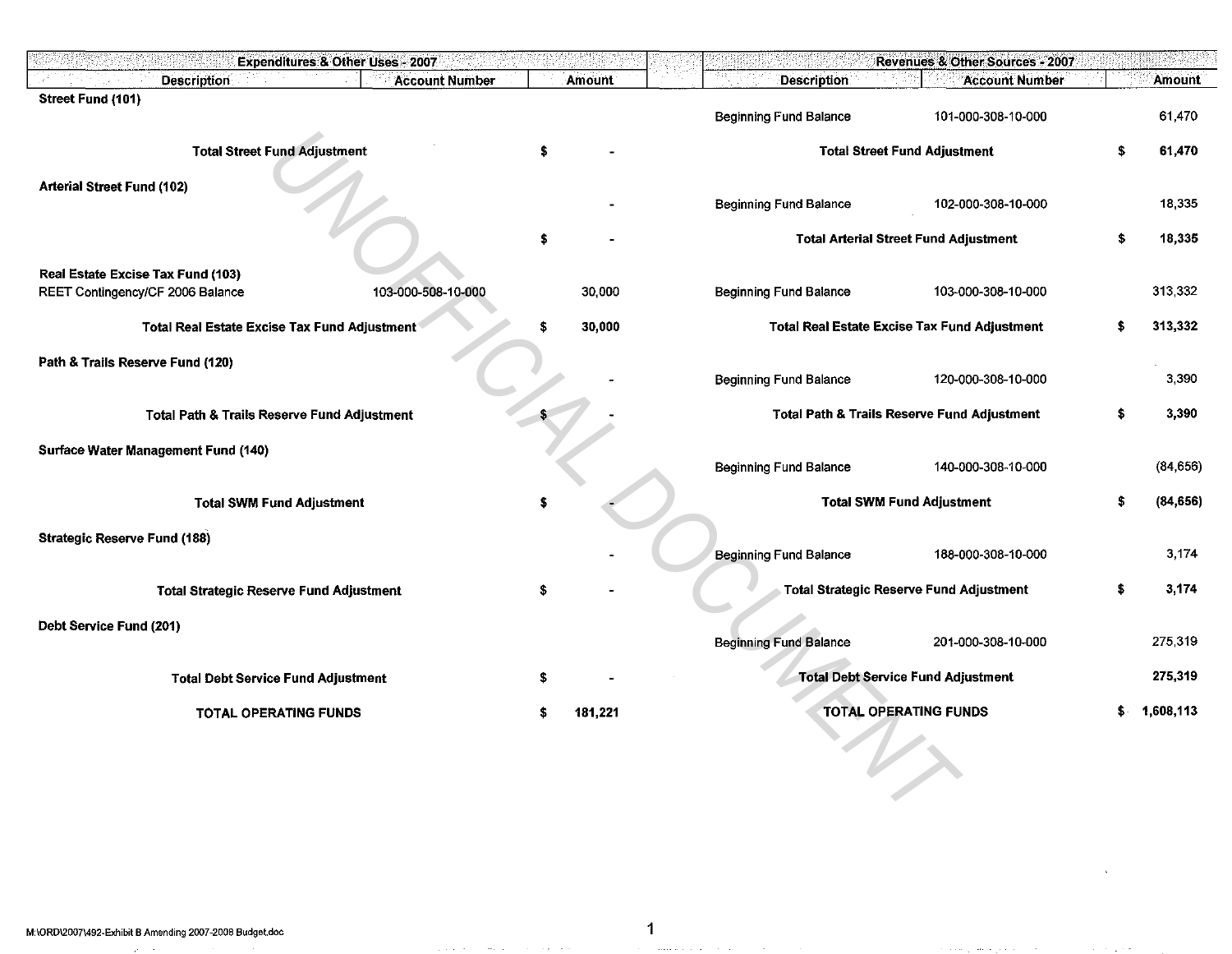| <b>Expenditures &amp; Other Uses - 2007</b>           |                       |  |               |                                                   | Revenues & Other Sources - 2007               |           |            |
|-------------------------------------------------------|-----------------------|--|---------------|---------------------------------------------------|-----------------------------------------------|-----------|------------|
| <b>Description</b>                                    | <b>Account Number</b> |  | <b>Amount</b> | <b>Description</b>                                | <b>Account Number</b>                         |           | Amount     |
| CAPITAL IMPROVEMENT PROJECT (CIP) FUNDS               |                       |  |               |                                                   |                                               |           |            |
| Parks CIP Fund (301)                                  |                       |  |               |                                                   |                                               |           |            |
| <b>Cirque Park</b>                                    | 301-105-594-76-650    |  | (35, 728)     | <b>Beginning Fund Balance</b>                     | 301-000-308-10-000                            |           | 123,358    |
| <b>Curran Orchard House</b>                           | 301-125-594-76-630    |  | 14,382        |                                                   |                                               |           |            |
| Curram Orchard                                        | 301-107-594-76-630    |  | 415           |                                                   |                                               |           |            |
| Gateway Parks                                         | 301-111-594-76-630    |  | 1,010         |                                                   |                                               |           |            |
| Homestead/Bark Installation                           | 301-102-594-76-634    |  | 488           |                                                   |                                               |           |            |
| Homestead/Paver Stone Paths                           | 301-102-594-76-634    |  | 10,263        |                                                   |                                               |           |            |
| Homestead/Installation of Picnic Tables               | 301-102-594-76-634    |  | 541           |                                                   |                                               |           |            |
| Homestead/Upgrade electrical                          | 301-102-594-76-634    |  | 5,772         |                                                   |                                               |           |            |
| Kobayashi                                             | 301-122-594-76-630    |  | 53,652        |                                                   |                                               |           |            |
| <b>Sunset Terrace</b>                                 | 301-106-594-76-650    |  | 38,443        |                                                   |                                               |           |            |
| Parks CIP Contingency                                 | 301-000-508-10-050    |  | 34,120        |                                                   |                                               |           |            |
|                                                       |                       |  |               |                                                   |                                               |           |            |
| <b>Total Parks CIP Fund Adjustment</b>                |                       |  | 123,358       |                                                   | <b>Total Parks CIP Fund Adjustment</b>        | S         | 123,358    |
| Public Works CIP Fund (302)                           |                       |  |               |                                                   |                                               |           |            |
| <b>Citywide Arterial Street Lighting</b>              | 302-106-595-30-650    |  | 41,092        | <b>Beginning Fund Balance</b>                     |                                               |           | 104.751    |
| <b>TC/Williams and Williams</b>                       | 302-163-558-10-410    |  | 22,441        | Transfer In - GF                                  |                                               |           | 22.441     |
| <b>TC/Gibbs Planning</b>                              | 302-163-558-10-410    |  | 2,064         | Transfer In - GF                                  |                                               |           | 2.064      |
| TC/Reiko Demolition/transfer from Muni CIP            | 302-163-558-10-410    |  | 26,089        | Transfer In - Muni CIP                            |                                               |           | 26,089     |
| <b>TC/Other</b>                                       | 302-163-558-10-650    |  | 718,774       | <b>Bridgeport 3/4 Grant</b>                       |                                               |           | 2,034.774  |
| TC LOC                                                | 302-163-594-95-610    |  | 2,127         | <b>CDBG Grant</b>                                 |                                               |           | 16.134     |
| <b>Alameda Extension</b>                              | 302-132-595-30-635    |  | 71,762        | <b>Town Center LOC</b>                            |                                               |           | 1,379,474  |
| Bridgeport 3/4                                        | 302-146-595-30-635    |  | 1,932,685     | Fed Admin Grant                                   |                                               |           | (118, 738) |
| <b>Hannah Pierce</b>                                  | 302-177-595-30-650    |  | 163,251       | Fed Highway Grant                                 |                                               |           | (15,038)   |
| Neighborhood CIP                                      | 302-178-595-30-650    |  | 199,003       | East Road/Tacoma Water                            |                                               |           | 20,000     |
| Overlay                                               | 302-134-595-30-635    |  | 60,985        |                                                   |                                               |           |            |
| <b>Fed Admin Grant</b>                                | 302-174-595-30-650    |  | (541, 986)    |                                                   |                                               |           |            |
| Fed Highway Grant                                     | 302-175-595-65-650    |  | 175,025       |                                                   |                                               |           |            |
| <b>SWM/Morrison Pond</b>                              | 302-126-595-30-650    |  | 171,976       |                                                   |                                               |           |            |
| SWM/Leach Creek                                       | 302-162-531-90-650    |  | 7,037         |                                                   |                                               |           |            |
| SWM/Stormwater NCIP                                   | 302-171-595-30-635    |  | 37,500        |                                                   |                                               |           |            |
| SWM/Drainage for CIP                                  | 302-073-595-30-650    |  | 60,194        |                                                   |                                               |           |            |
| <b>CIP Contingency</b>                                | 302-999-508-10-050    |  | 321,932       |                                                   |                                               |           |            |
|                                                       |                       |  |               |                                                   |                                               |           |            |
| <b>Total Public Works CIP Fund Adjustment</b>         |                       |  | 3,471,951     |                                                   | <b>Total Public Works CIP Fund Adjustment</b> |           | 3,471,951  |
| <b>Municipal Facilities Fund (303)</b>                |                       |  |               |                                                   |                                               |           |            |
| Transfer Out/ Town Center/Reiko Demolition            | set up trfr out code  |  | 26,089        | <b>Beginning Fund Balance</b>                     | 303-000-308-10-000                            |           | 41,634     |
| 303-102-594-19-630<br><b>WMV/Capital Improvements</b> |                       |  | 15,545        |                                                   |                                               |           |            |
|                                                       |                       |  |               |                                                   |                                               |           |            |
| <b>Total Municipal Facilities Fund Adjustment</b>     |                       |  | 41,634        | <b>Total Municipal Facilities Fund Adjustment</b> |                                               |           | 41,634     |
| TOTAL CAPITAL IMPROVEMENT FUNDS                       |                       |  | 3,636,943     | TOTAL CAPITAL IMPROVEMENT FUNDS                   |                                               | 3,636,943 |            |

 $\langle \cdot \rangle$ 

communications of the communications of

**Contractor** 

 $\sim$  1000  $\sim$  1000  $\sim$  1000  $\sim$  1000  $\sim$  1000  $\sim$